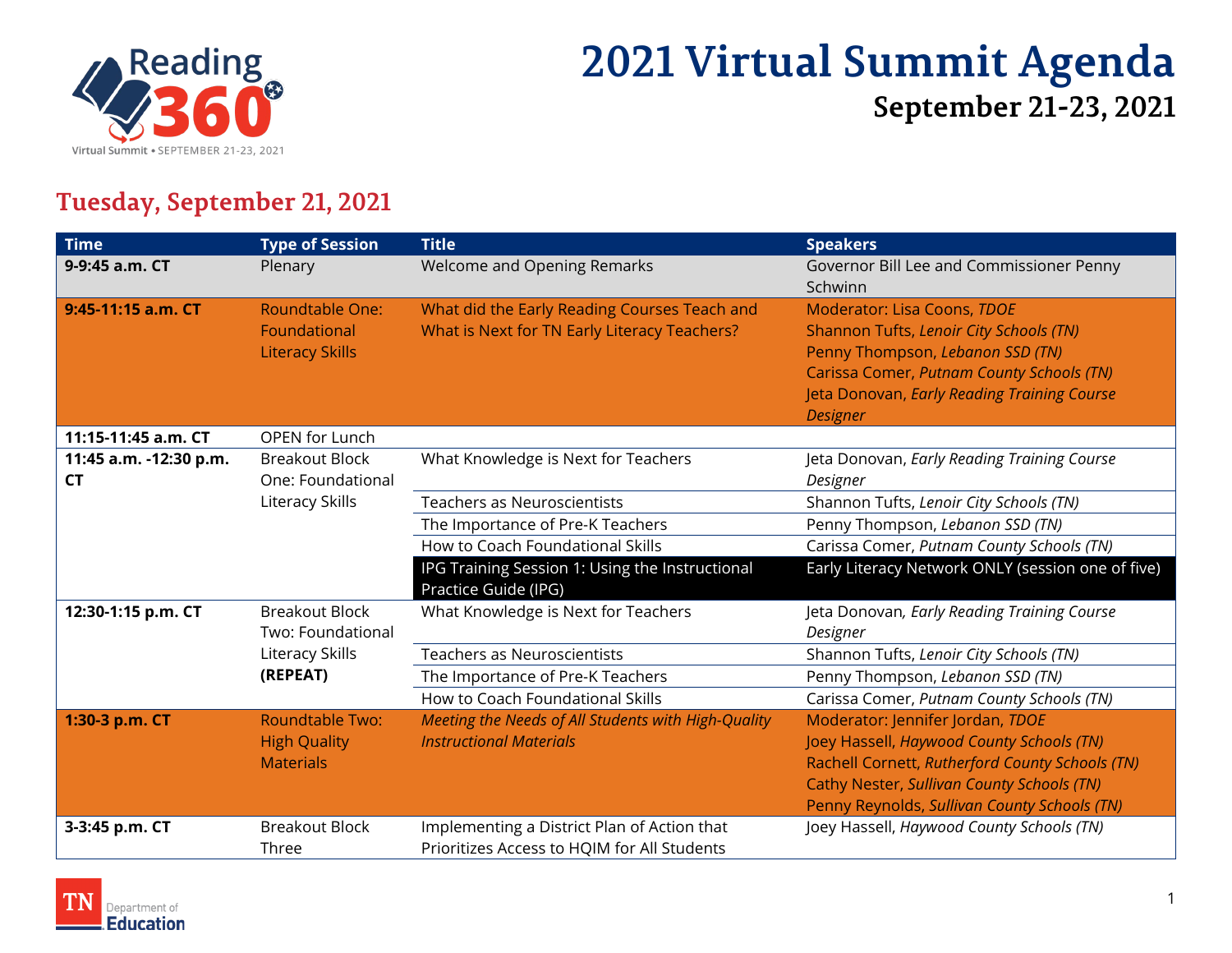| <b>Time</b> | <b>Type of Session</b> | <b>Title</b>                                     | <b>Speakers</b>                                   |
|-------------|------------------------|--------------------------------------------------|---------------------------------------------------|
|             |                        | Leveraging Assessments in HQIM to Maximize Tier  | Cathy Nester and Penny Reynolds, Sullivan County  |
|             |                        | 2 and 3 Interventions                            | Schools (TN)                                      |
|             |                        | Planning Interventions for Foundational Literacy | Rachel Cornett, Rutherford County Schools (TN)    |
|             |                        | <b>Skills</b>                                    |                                                   |
|             |                        | IPG Training Session 2: Using the Instructional  | Early Literacy Network ONLY (session two of five) |
|             |                        | Practice Guide (IPG) Training Series             |                                                   |

### **Wednesday, September 22, 2021**

| <b>Time</b>            | <b>Type of Session</b>                                                | <b>Title</b>                                                                              | <b>Speakers</b>                                                                                                                                                                                                                                                                          |
|------------------------|-----------------------------------------------------------------------|-------------------------------------------------------------------------------------------|------------------------------------------------------------------------------------------------------------------------------------------------------------------------------------------------------------------------------------------------------------------------------------------|
| 9-10:30 a.m. CT        | <b>Roundtable Three:</b><br><b>District Visioning</b><br>for Literacy | <b>District Visioning for Literacy</b>                                                    | Moderator: Robin McClellan, TDOE<br>Latonya Goffney, Aldine ISD (TX)<br>Brian Kingsley, Poudre School District (CO)<br>Millicent Smith, Lenoir City Schools (TN)<br><b>Jill Ramsey, Putnam County Schools (TN)</b><br>Norma Gerrell, Paris SSD (TN)<br>Jonathan Criswell, Milan SSD (TN) |
| 10:30-11:15 a.m. CT    | <b>Breakout Block</b><br>Four                                         | Turning District Vision to Focused and Aligned<br>Implementation of Literacy HQIM         | Aldine ISD (TX) District Leadership                                                                                                                                                                                                                                                      |
|                        |                                                                       | Engaging Building Leadership in Enacting the<br>District Vision for Literacy HQIM         | Millicent Smith, Lenoir City Schools (TN)                                                                                                                                                                                                                                                |
|                        |                                                                       | The Role of the Leader as Chief Learner to Support<br><b>Effective Literacy Practices</b> | Jill Ramsey, Putnam County Schools (TN)                                                                                                                                                                                                                                                  |
|                        |                                                                       | IPG Training Session 3: Using the Instructional<br>Practice Guide (IPG) Training          | Early Literacy Network ONLY (session three of<br>five)                                                                                                                                                                                                                                   |
| 11:15 a.m. -12 p.m. CT | <b>Breakout Block</b><br>Five:                                        | Turning District Vision to Focused and Aligned<br>Implementation of Literacy HQIM         | Aldine ISD (TX) District Leadership                                                                                                                                                                                                                                                      |
|                        | (REPEAT)                                                              | Engaging Building Leadership in Enacting the<br>District Vision for Literacy HQIM         | Millicent Smith, Lenoir City Schools (TN)                                                                                                                                                                                                                                                |
|                        |                                                                       | The Role of the Leader as Chief Learner to Support<br><b>Effective Literacy Practices</b> | Jill Ramsey, Putnam County Schools (TN)                                                                                                                                                                                                                                                  |
| 12-12:30 p.m. CT       | OPEN for Lunch                                                        |                                                                                           |                                                                                                                                                                                                                                                                                          |

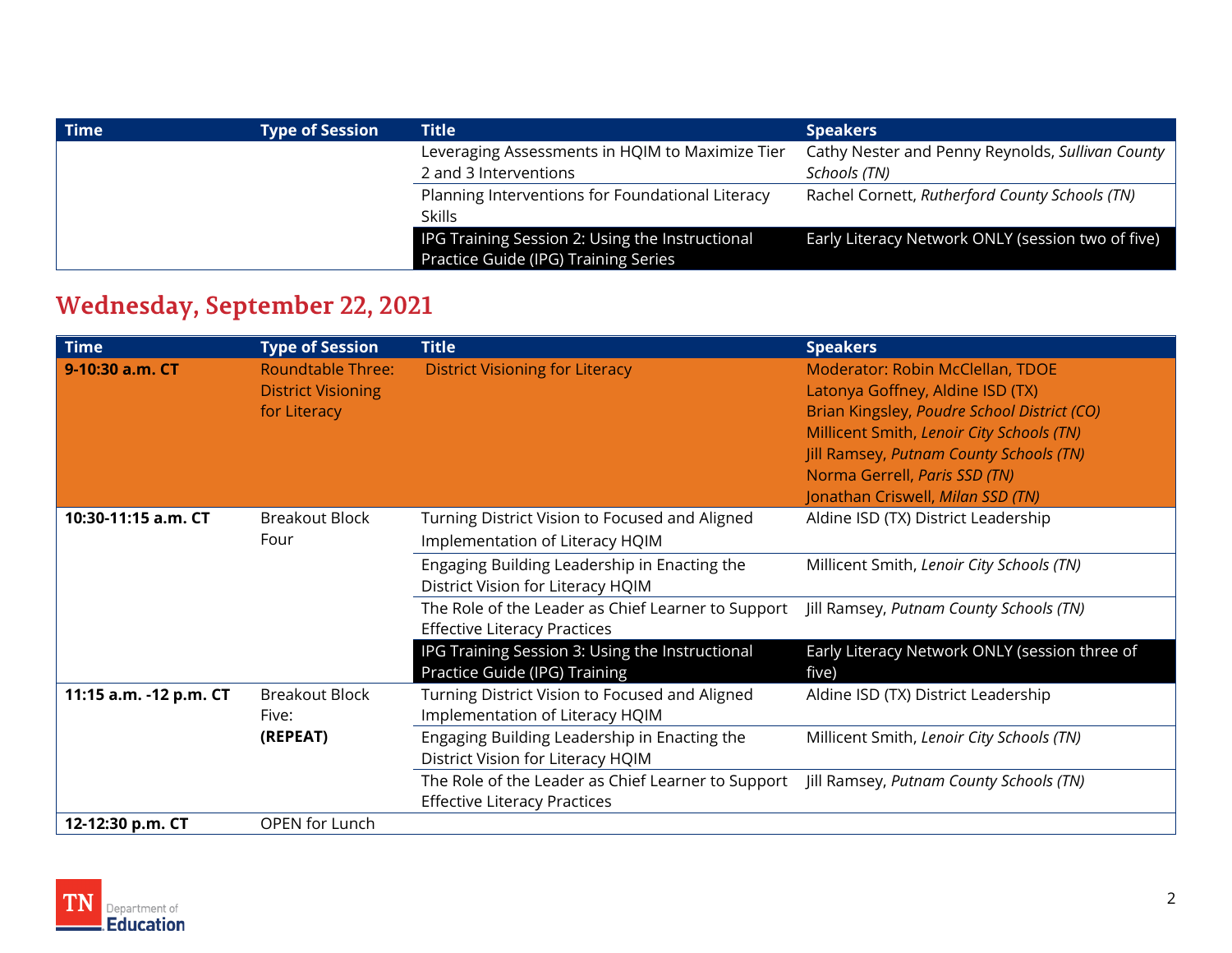| <b>Time</b>     | <b>Type of Session</b>                                  | <b>Title</b>                                                                      | <b>Speakers</b>                                                                                                                                                                      |
|-----------------|---------------------------------------------------------|-----------------------------------------------------------------------------------|--------------------------------------------------------------------------------------------------------------------------------------------------------------------------------------|
| 12:30-2 p.m. CT | <b>Roundtable Four:</b><br>The Role of the<br>Principal | The Role of Principals as Change Agents in<br><b>Improving Literacy</b>           | Moderator: Lisa Coons, TDOE<br><b>Yvette Stewart, Hamilton County Schools (TN)</b><br>Clint Satterfield, Trousdale County Schools (TN)<br>Scott Langford, Sumner County Schools (TN) |
| 2:15-3 p.m. CT  | <b>Breakout Block Six</b>                               | Supporting Principals with High-Quality<br>Professional Learning on Literacy HQIM | Yvette Stewart and Lindsey Starnes, Hamilton<br>County Schools (TN)                                                                                                                  |
|                 |                                                         | Engaging Principals in the HQIM Implementation<br>Process                         | Clint Satterfield and Demetrice Badru, Trousdale<br>County Schools (TN)                                                                                                              |
|                 |                                                         | Using the Instructional Practice Guide to Provide<br>Feedback                     | Scott Langford and Sabrina McClard, Sumner<br>County Schools (TN)                                                                                                                    |
|                 |                                                         | IPG Training Session 4: Using the Instructional<br>Practice Guide (IPG) Training  | Early Literacy Network ONLY (session four of five)                                                                                                                                   |
| 3-3:45 p.m. CT  | <b>Breakout Block</b><br>Seven (REPEAT)                 | Supporting Principals with High-Quality<br>Professional Learning on Literacy HQIM | Yvette Stewart and Lindsey Starnes, Hamilton<br>County Schools (TN)                                                                                                                  |
|                 |                                                         | Engaging Principals in the HQIM Implementation<br>Process                         | Clint Satterfield and Demetrice Badru, Trousdale<br>County Schools (TN)                                                                                                              |
|                 |                                                         | Using the Instructional Practice Guide to Provide<br>Feedback                     | Scott Langford and Sabrina McClard, Sumner<br>County Schools (TN)                                                                                                                    |
|                 |                                                         | IPG Training Session 5: Using the Instructional<br>Practice Guide (IPG) Training  | Early Literacy Network ONLY (session five of five)                                                                                                                                   |

## **Thursday, September 23, 2021**

| <b>Time</b>         | <b>Type of Session</b> | <b>Title</b>                                                | <b>Speakers</b>                                 |
|---------------------|------------------------|-------------------------------------------------------------|-------------------------------------------------|
| 9-10:30 a.m. CT     | Roundtable 5:          | Empowering Families as Partners in Improving                | Moderator: Rachael Ross, TDOE                   |
|                     | Empowering             | Literacy                                                    | Barbara Davidson, StandardsWork                 |
|                     | <b>Families</b>        |                                                             | <b>Blair Taylor, TQEE</b>                       |
|                     |                        |                                                             | <b>Brandon Taylor, Salvation Army</b>           |
|                     |                        |                                                             | Erica Mitchell, United Way of Greater Nashville |
| 10:30-11:15 a.m. CT | <b>Breakout Block</b>  | Leveraging Social Media and other                           | Barbara Davidson and Karen Vaites,              |
|                     | Eight                  | Communications Resources to Connect with<br><b>Families</b> | <b>StandardsWork</b>                            |

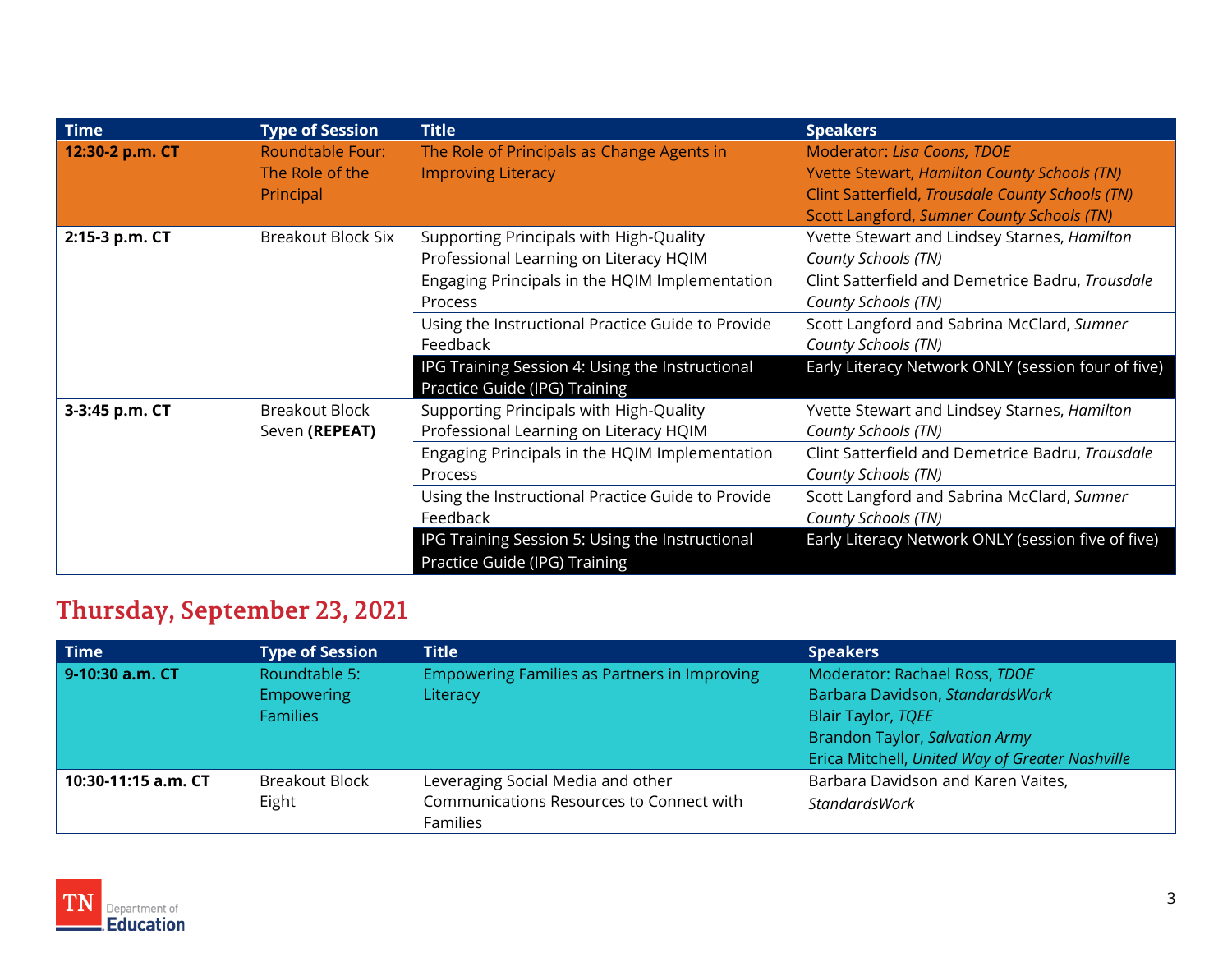| <b>Time</b>      | <b>Type of Session</b>                                          | <b>Title</b>                                                                                                                      | <b>Speakers</b>                                                                                                                                                                                                                                                                         |
|------------------|-----------------------------------------------------------------|-----------------------------------------------------------------------------------------------------------------------------------|-----------------------------------------------------------------------------------------------------------------------------------------------------------------------------------------------------------------------------------------------------------------------------------------|
|                  |                                                                 | Meeting the Needs of Our Youngest Learners and<br><b>High Need Communities</b>                                                    | Blair Taylor, TQEE                                                                                                                                                                                                                                                                      |
|                  |                                                                 | Equipping Families with Literacy Resources as a<br><b>Community Partner</b>                                                       | Brandon Taylor, Salvation Army                                                                                                                                                                                                                                                          |
|                  |                                                                 | Leading a Community of Partners to Support<br>Literacy                                                                            | Leslie Watt and Christiane Buggs, United Way of<br><b>Greater Nashville</b>                                                                                                                                                                                                             |
| 11:15-12 p.m. CT | <b>Breakout Block</b><br>Nine<br>(REPEAT)                       | Leveraging Social Media and other<br>Communications Resources to Connect with<br>Families                                         | Barbara Davidson and Karen Vaites,<br><b>StandardsWork</b>                                                                                                                                                                                                                              |
|                  |                                                                 | Meeting the Needs of Our Youngest Learners and<br><b>High Need Communities</b>                                                    | Blair Taylor, TQEE                                                                                                                                                                                                                                                                      |
|                  |                                                                 | Equipping Families with Literacy Resources as a<br><b>Community Partner</b>                                                       | Brandon Taylor, Salvation Army                                                                                                                                                                                                                                                          |
|                  |                                                                 | Leading a Community of Partners to Support<br>Literacy                                                                            | Leslie Watt and Christiane Buggs, United Way of<br><b>Greater Nashville</b>                                                                                                                                                                                                             |
|                  |                                                                 | Early Literacy Network District Informational<br>Session                                                                          | Rachel Ross and Jennifer Magnusson, TDOE<br>(Invite only; session repeats)                                                                                                                                                                                                              |
| 12-12:30 p.m. CT | OPEN for Lunch                                                  |                                                                                                                                   |                                                                                                                                                                                                                                                                                         |
| 12:30-2 p.m. CT  | Roundtable Six:<br>Education<br>Preparation<br><b>Providers</b> | Shifting the Role of Educator Preparation<br>Programs (EPPs) in Supporting High-Quality<br>Instructional Materials Implementation | Moderator: Jared Myracle, TDOE<br>Michael Deurlein, TDOE<br>Ellen McIntyre, University of Tennessee at Knoxville<br>David Steiner, Johns Hopkins University<br>Rebekah Berlin, Deans for Impact<br>Carolyn Strom, New York University<br>Stacey Fisher, East Tennessee State University |
| 2:15-3 p.m. CT   | <b>Breakout Block Ten</b>                                       | Sharing Progress on the EPP Innovation Grants<br>Designed to Strengthen Literacy and HQIM<br>Knowledge in Pre-Service Teachers    | Michael Deurlein, TDOE<br>Tennessee EPP Partners                                                                                                                                                                                                                                        |
|                  |                                                                 | Supporting Effective Reading and Writing<br>Instruction for New Teachers in Tennessee                                             | Stacey Fisher, East Tennessee State University                                                                                                                                                                                                                                          |
|                  |                                                                 | Introducing Pre-Service Teachers to Effective<br>Literacy Instructional Practices                                                 | Carolyn Strom, New York University                                                                                                                                                                                                                                                      |